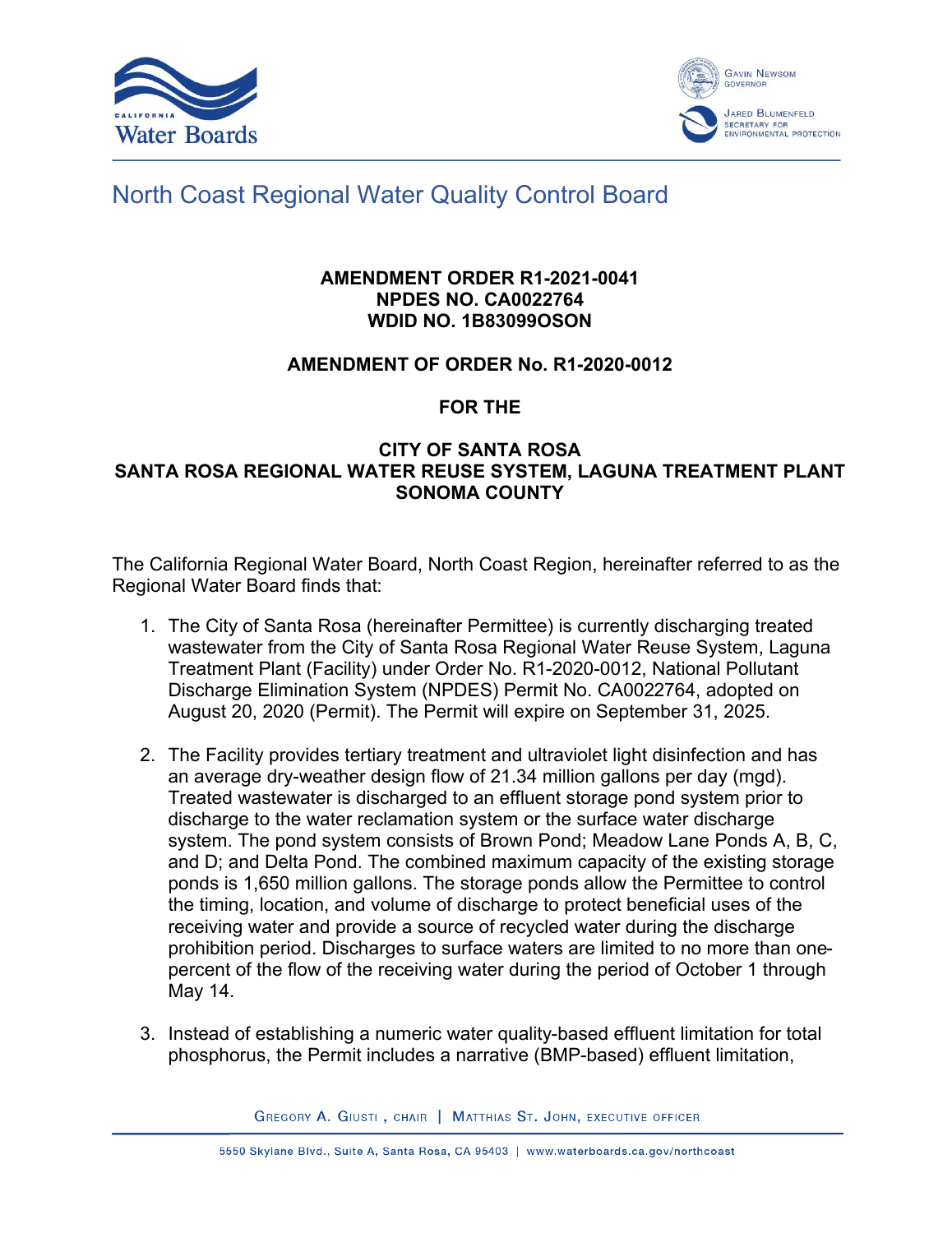expressed as "no net loading." This final effluent limitation was first established in Order No. R1-2006-0045 and became effective on November 9, 2011. A "no net loading" effluent limitation represents a conservative effluent limitation to control phosphorus loading to water bodies of the Laguna de Santa Rosa and to prevent further water quality degradation. Compliance with the "no net loading" effluent limitation for total phosphorus is achieved through compliance with the Water Quality Trading Framework for the Laguna de Santa Rosa (WQT Framework or WQTF).

- 4. The Permittee has expressed concerns with the available time that credits generated within the WQTF remain available for use. This time is defined as a credit's banking period. The Regional Water Board expanded the maximum allowable banking period for credits in Order R1-2020-0012 from five years to the predetermined period of time over which the specific project that generated the credits is anticipated to generate usable water quality credits. The Permittee has requested that the Regional Water Board further revise the WQTF to clarify that credits generated from a subset of multi-benefit projects shall receive credits that do not expire.
- 5. As the development and implementation of credit generating projects is at the discretion of the credit generator, the expanded banking life policy included in Order R1-2020-0012 was anticipated to promote longer term projects and result in longer banking periods for their respective credits. The Permittee's remaining concerns regarding the credit banking periods demonstrates that the WQTF has not yet established the level of confidence needed to promote a significant investment into the longer term, multi-benefit projects that are incentivized under the WQTF.
- 6. In order for the WQTF to be most effective, credit generating projects must be long-term and multi-benefit. To incentivize the implementation of these types of projects it is essential to provide credit generators the assurance that their investment will result in usable credits. Permittee Allowing long-term, multibenefit projects to receive credits that do not expire would provide credit generators the confidence to pursue such projects and ultimately will promote implementation of these types of projects.
- 7. The Permittee's request for modification is appropriate. The Regional Water board developed a revised WQTF to provide a classification of long-term, multibenefit project that will receive credits that do not expire. Furthermore, Regional Water Board staff have included several clarifications to support the inclusion of the proposed project category.
- 8. Pursuant to 40 CFR Sections 124.5(c)(2) and 122.62, only those conditions to be modified by this amendment shall be reopened with this amendment. All other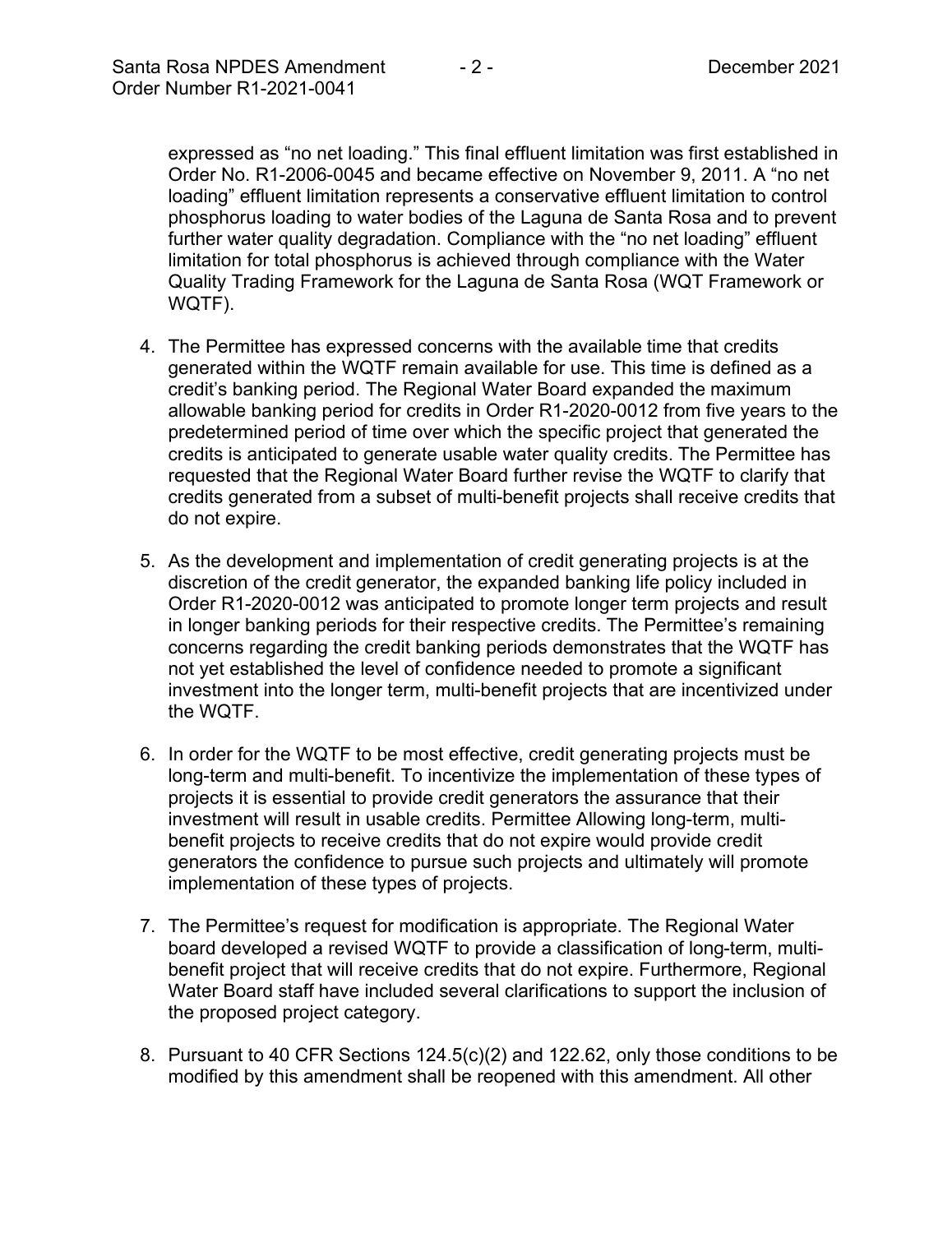aspects of the existing Permit shall remain in effect and are not subject to modification by this amendment.

- 9. The Permittee and interested agencies and persons have been notified of the Regional Water Board's intent to modify the WQT Framework and have been provided opportunities for public meetings and to submit their written views and recommendations. Notification was provided through posting on the Regional [Water Board's website for tentative orders for Board decisions](https://www.waterboards.ca.gov/northcoast/board_decisions/tentative_orders/) on September 10, 2021.
- 10.On December 2, 2021, after due notice to the Permittee and all other affected persons, the Regional Water Board conducted a public hearing and evidence was received regarding modification of Order No. R1-2021-0041.

**IT IS HEREBY ORDERED** that the Permittee, in order to meet the provisions contained in Division 7 of the California Water Code and regulations adopted hereunder and the provisions of the Clean Water Act as amended, shall comply with the following revisions identified in underline and strikeout format to indicate language to be added to and deleted from the WQT Framework and Fact Sheet, as adopted in Order No. R1-2020- 0012.

## **The WQT Framework shall be Amended as follows:**

1. Footnote 1 has been added to the WQT Framework to clarify that the WQT Framework adopted with a NPDES Permit is the operative Framework for compliance purposes, and not the Framework attached to Resolution R1-2018- 0025, as follows:

<sup>1</sup> Resolution R1-2018-0025 and supporting documents provide support for the adoption of a WQT Framework within NPDES permits. The Framework included within adopted NPDES permits is the operative WQT Framework for compliance purposes, not the Framework described in Resolution R1-2018-0025.

2. A provision that all documents submitted to the Regional Water Board pursuant to the WQT Framework should comply with the most current online accessibility requirements of the Regional Water Board has been added to Section 1.3 of the WQT Framework, as follows:

All documents submitted to the Regional Water Board pursuant to this Framework should comply with the most current online accessibility requirements of the Regional Water Board. Regional Water Board staff will provide all parties submitting such documents with the most current accessibility requirements upon request.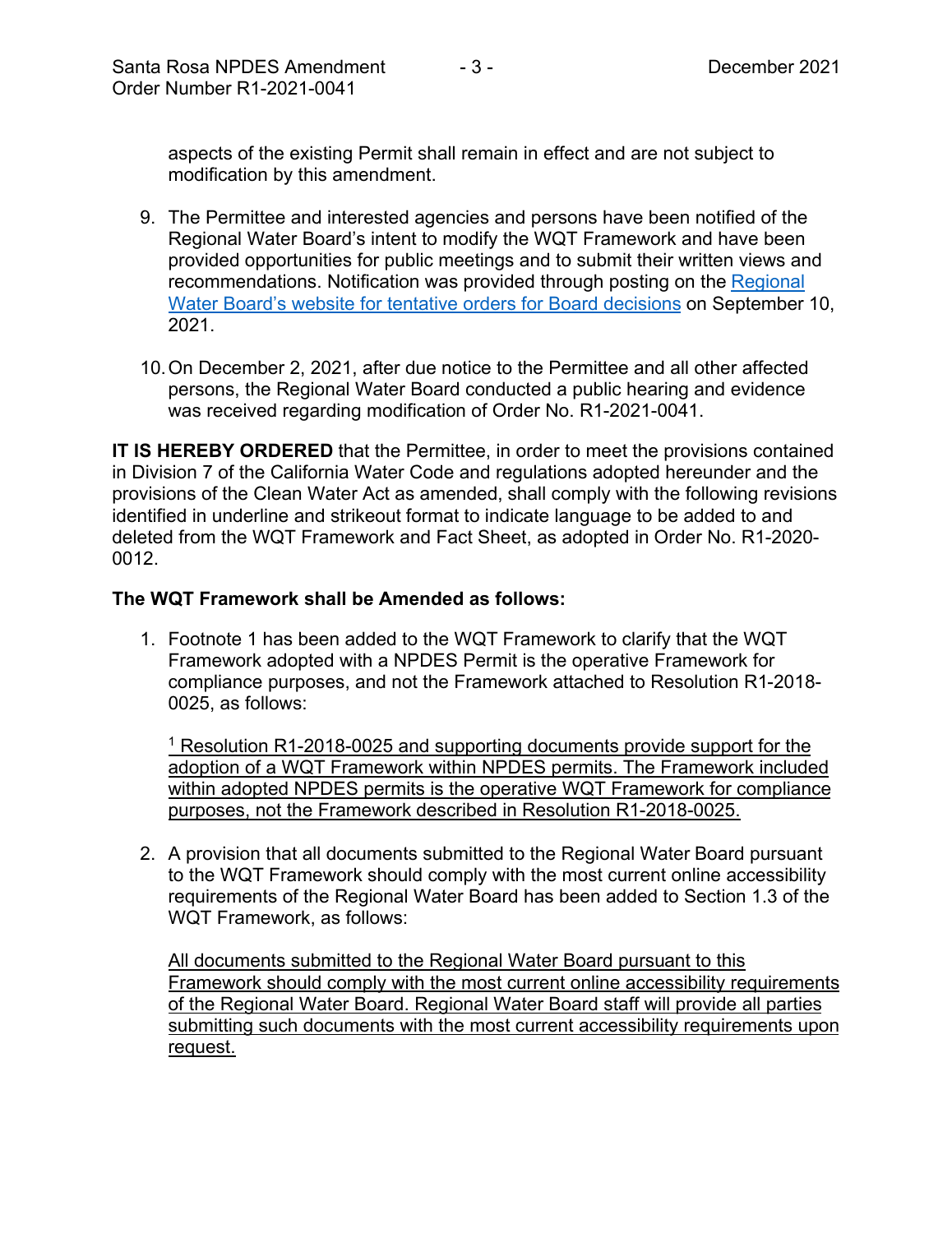3. Section 2.3, Trading Area, and Section 2.4, Types of Credits to be Traded, have been consolidated into a single section. The resulting Section 2.3, Credit Units – Place, Kind, and Time, details the geographic limitations to the WQT Framework, and identifies the credit value and available use period for credits. Section 2.3 further clarifies the units of water quality credits as being pounds of phosphorus per discharge season within the Laguna de Santa Rosa watershed. These modifications are provided as follows:

# **2.3 Trading Area**

## **2.3 Credit Units – Place, Kind, and Time**

The trading area for this Framework (where water Water quality credits may be generated, bought, sold, and used) is under this Framework in the Laguna de Santa Rosa watershed in Sonoma County, CA. The 254 square-mile watershed consists of all areas drained by the Laguna de Santa Rosa, Santa Rosa Creek, and Mark West Creek, which collectively drain into the Russian River. A map of the trading area is presented in Figure 2.3 below.

# **2.4 Types of Credits to be Traded**

This Framework supports trading of water quality credits for one pollutant only, total Pposphorus, on a mass basis. Credits are generated through approved Pphosphorus reduction or removal actions. One credit is equal to one pound of total Pphosphorus.

Water quality credits generated under this Framework may be used to offset a pollutant discharge that occurs during a single discharge season.

Therefore, water quality credits generated under this Framework have units of pounds of Phosphorus per discharge season within the Laguna de Santa Rosa watershed and such credits can only be used to offset discharges that can be expressed in those same units.

4. WQTF Section 3.2.1, Avoiding Localized Impacts, has been provided language clarifying that the "in time" requirement for credit use shall be satisfied when credits are used consistent with the credit banking provisions included in the WQT Framework, as follows:

"In time" will be considered satisfied if credits are generated and used consistent with the credit banking provisions set forth in this Framework.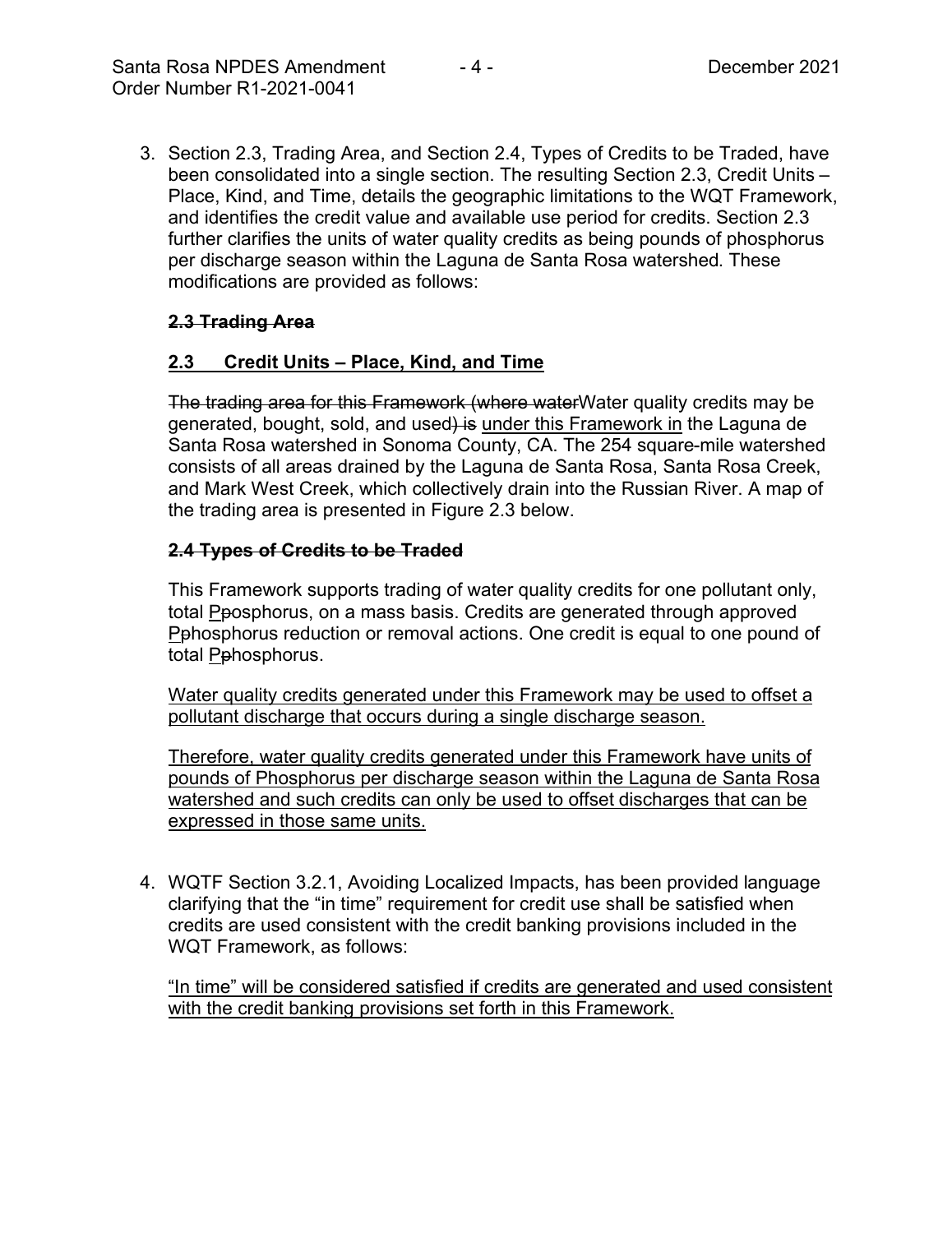5. Section 4, Quantifying Pollutant Reductions for Water Quality Credits, has been clarified to detail the types of practices that require credit quantification methods in their supporting documents, as follows:

As described in Section 2.54 above, credit quantification methods for prequalified practices must be included in the supporting documentation for prequalified those practices and Combined Qualified Practice and Credit Project Plans (as described in Section 7.4) projects and will be approved on a case-bycase basis. Once approved, credit quantification methods for those practices shall be considered pre-qualified for future use.

6. Section 5.1, Trading Ratio Reduction Criteria, has been amended to ensure trading ratio reductions are provided when credit-generating projects meet the necessary criteria. A description of qualifying trading ratio reduction criteria elements has also been added to this section. Furthermore, Table 5.1 has been added to the WQT Framework to summarize each trading ratio criteria type with its base trading ratio, maximum ratio reduction, and applicable reduction criteria. These changes are provided as follows:

## **5.1 Trading Ratio Reduction Criteria**

The Regional Water Board Executive Officer may allow shall approve a reduction of the retirement and/or uncertainty ratios ratio specified above to be adjusted downward by as much as 0.5 (each) for a particular trade under if it has been demonstrated that the following circumstances conditions in (a) or (b) below are met:

- a. A reduced retirement ratio may be applied when When a credit-generating project is explicitly designed to enhance environmental values (e.g., habitat or ecosystem restoration, recognized priority or multi-benefit actions); or
- b. A reduced retirement ratio may be applied when When a credit-generating project occurs on permanently protected lands.

A reduced The Regional Water Board Executive Officer shall approve a reduction of the uncertainty ratio may be applied when specified above by as much as 0.5 for a particular trade if it has been demonstrated that the conditions in (c) below are met:

c. When a credit-generating project includes direct measurement of pollutant reductions.

Table 5.1 summarizes the above criteria for reduced trading ratios.

## **Table 5.1. Trading Ratio reduction criteria, types, and amounts.**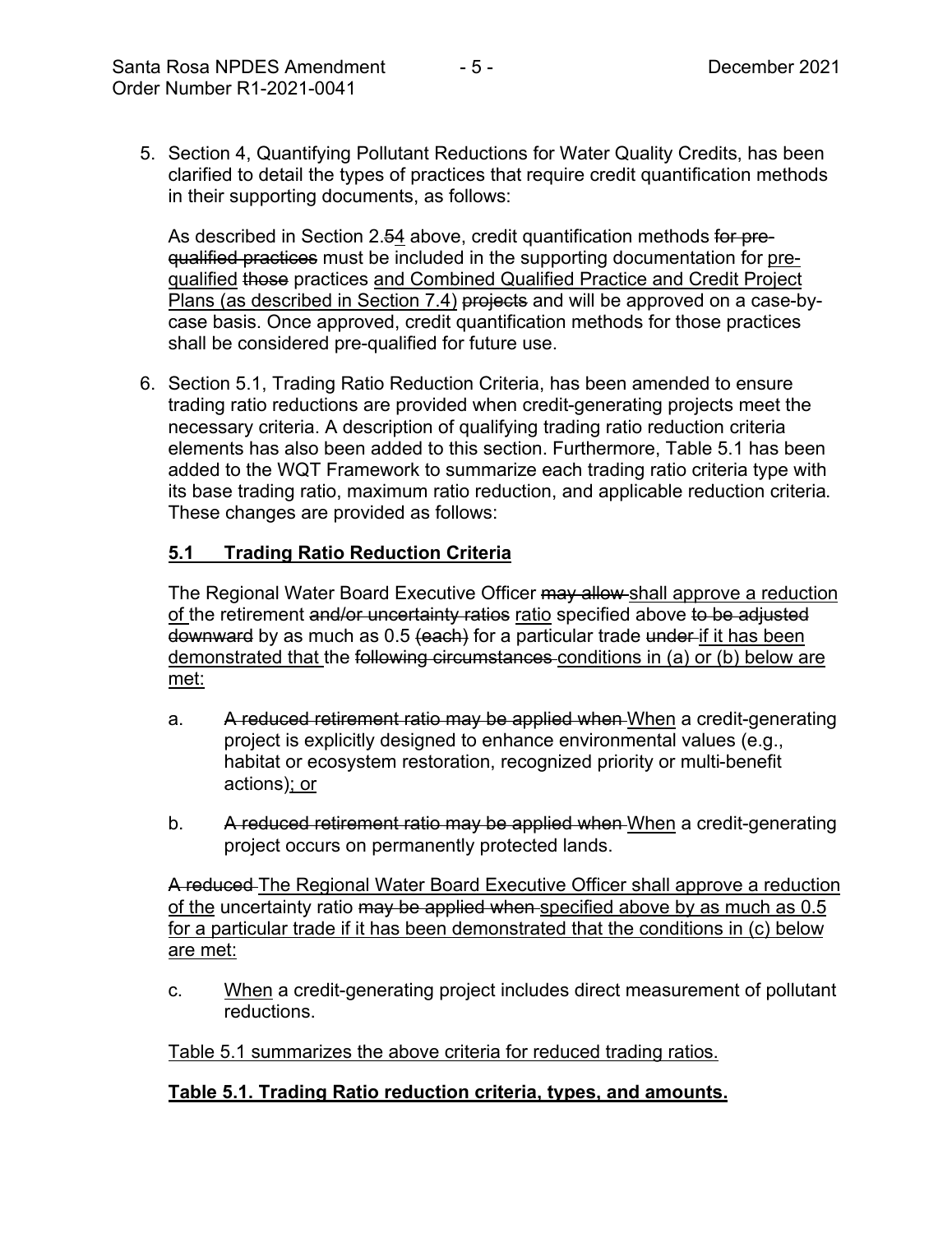| <b>Ratio Type</b>        | <b>Base Ratio</b> | <b>Maximum</b><br><b>Reduction</b> | <b>Criteria for</b><br><b>Reduction</b>                                              |
|--------------------------|-------------------|------------------------------------|--------------------------------------------------------------------------------------|
| <b>Retirement Ratio</b>  | 0.5               | 0.5                                | The maximum<br>reduction can be<br>achieved by meeting<br>criteria in $(a)$ or $(b)$ |
| <b>Uncertainty Ratio</b> | 2.0               | 0.5                                | The maximum<br>reduction can be<br>achieved by meeting<br>criteria in (c)            |

Design elements of a credit-generating project that explicitly enhance environmental values include, but are not limited to, elements that change factors that influence how Phosphorus is processed within a particular water body. These factors include, but are not limited to water temperature, riparian cover density and/or height, vegetation extent, vegetation composition, channel geometry, channel network configuration, and stream flow levels and/or timing.

Factors that indicate environmental values are being enhanced include, but are not limited to, expected improvements to concentrations of Dissolved Oxygen and pH levels and other observable phenomena such as decreased macrophyte and algae blooms, decreased concentrations of chlorophyll-a (a measure of algal biomass), and/or beneficial changes in the species composition of plant and animal communities that occupy the water body.

A credit-generating project on permanently protected lands is eligible for the retirement ratio reduction where the project's benefits will continue indefinitely regardless of any change of ownership, operation, or use of the land. Mechanisms that can permanently protect lands include, but are not limited to, public ownership, permanent conservation easements, and land use covenants (examples include, but are not limited to written instruments and agreements restricting land uses, including easements, servitudes, and other land use restrictions).

7. The term Credit Life, previously detailed as Section 6.1, has been removed to reduce confusion in the WQT Framework. The Regional Water Board has determined that the term Credit Life is no longer necessary as each credit may be used to offset the discharge of phosphorus in a single discharge season.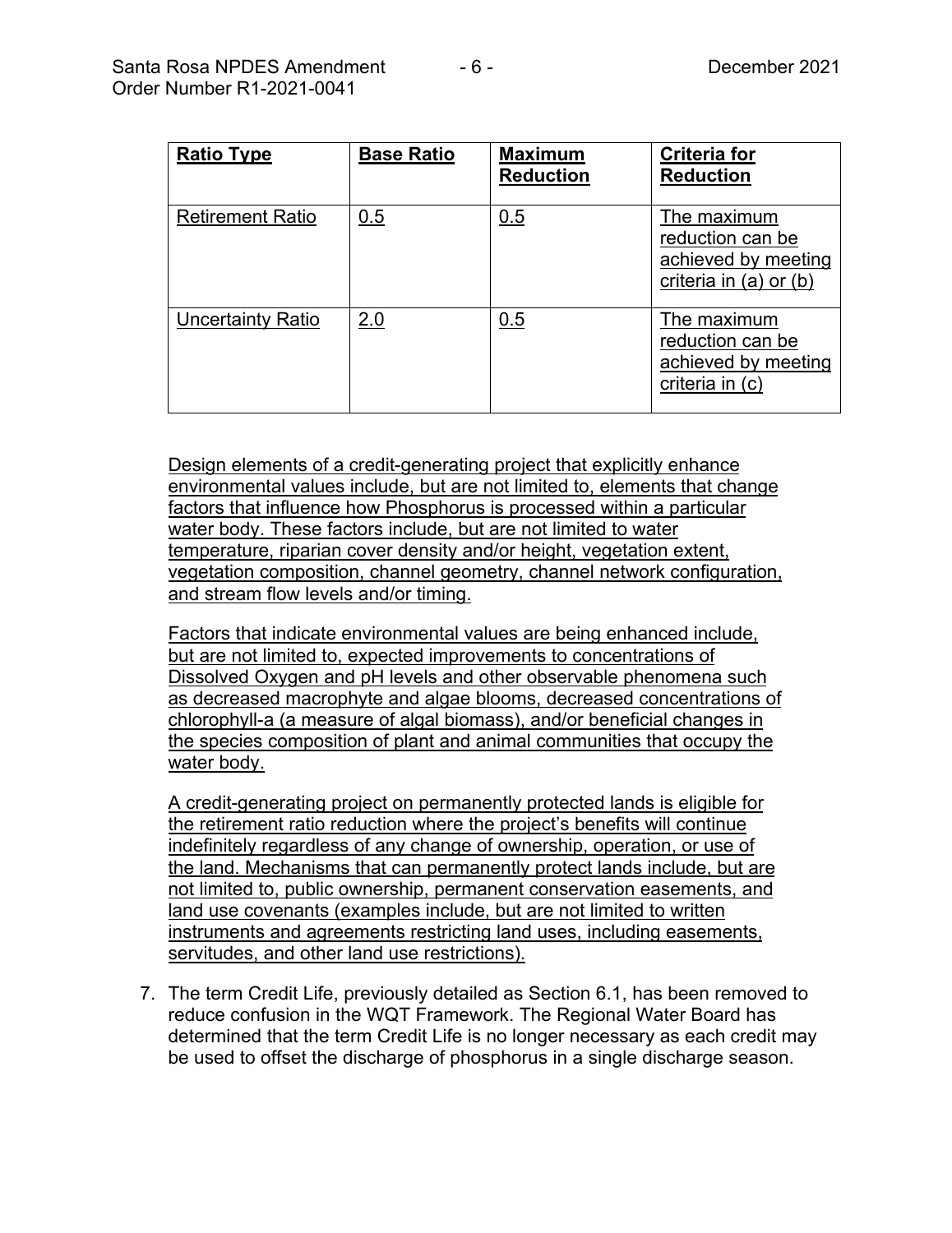8. Section 6.1, Project Life, has been amended to specify that credit release schedules must provide reasonable justification for the timing of the release of credits, and that no credits may be released after the project life has ended. Furthermore, this section has been updated to remove references to the term credit life. These changes are provided as follows:

"Project life" is defined as the period of time over which a project is anticipated to generate usable water quality credits. The life of a credit-generating project often spans several years (i.e., several consecutive credit lives) a number of years. The credits generated by that project shall be distributed uniformly over those years, unless otherwise specified, and can be used immediately or over time, as specified in the credit release schedule included in the approved Credit Project Plan (Section 7.1 and/or Section 7.4). Credit release schedules must provide reasonable justification for the timing of the release of credits. No credits may be released after the project life has ended unless the project has been renewed as discussed in Section 6.3. Projects can change over time, and any changes to project life, the credit generation, and credit release elements should be requested in writing for consideration and approval by the Executive Officer.

9. A new category of Permanently Protected Environmental Enhancement Projects (PPEEPs) has been established in the WQT Framework to encourage the development of projects that offer both enhanced environmental value and will be located on permanently protected lands. Projects qualifying as PPEEPs will be granted permanent project lives, allowing credits generated from this project classification to be banked until the credits are used, suspended, or cancelled. This new section reads as follows:

# **6.1.1 Permanently Protected Environmental Enhancement Projects**

Projects that attain a higher standard by meeting both criteria (a) and (b) for reducing the retirement ratio as described in Section 5 will be classified as a Permanently Protected Environmental Enhancement Project (PPEEP). PPEEPs are exceptional projects because they occur on permanently protected lands and are explicitly designed to enhance environmental values. As such, PPEEPs will be granted permanent project lives, obviating the need to renew the project (Section 6.3) and allowing credits generated from the project to be banked until they are used or until the credits are suspended or cancelled (Section 9.3). All credits generated from PPEEPs may be banked for the duration of the project life regardless of the practice that generated the credits, provided that the project is verified to be functioning as designed (Section 8). Conditions under which credits generated by a PPEEP may be suspended or cancelled include (1) a material failure of the project (as described in Section 8.3) that the Executive Officer determines cannot be corrected, or (2) the lands are no longer permanently protected (Section 5). Project and credit verification for PPEEPs must occur as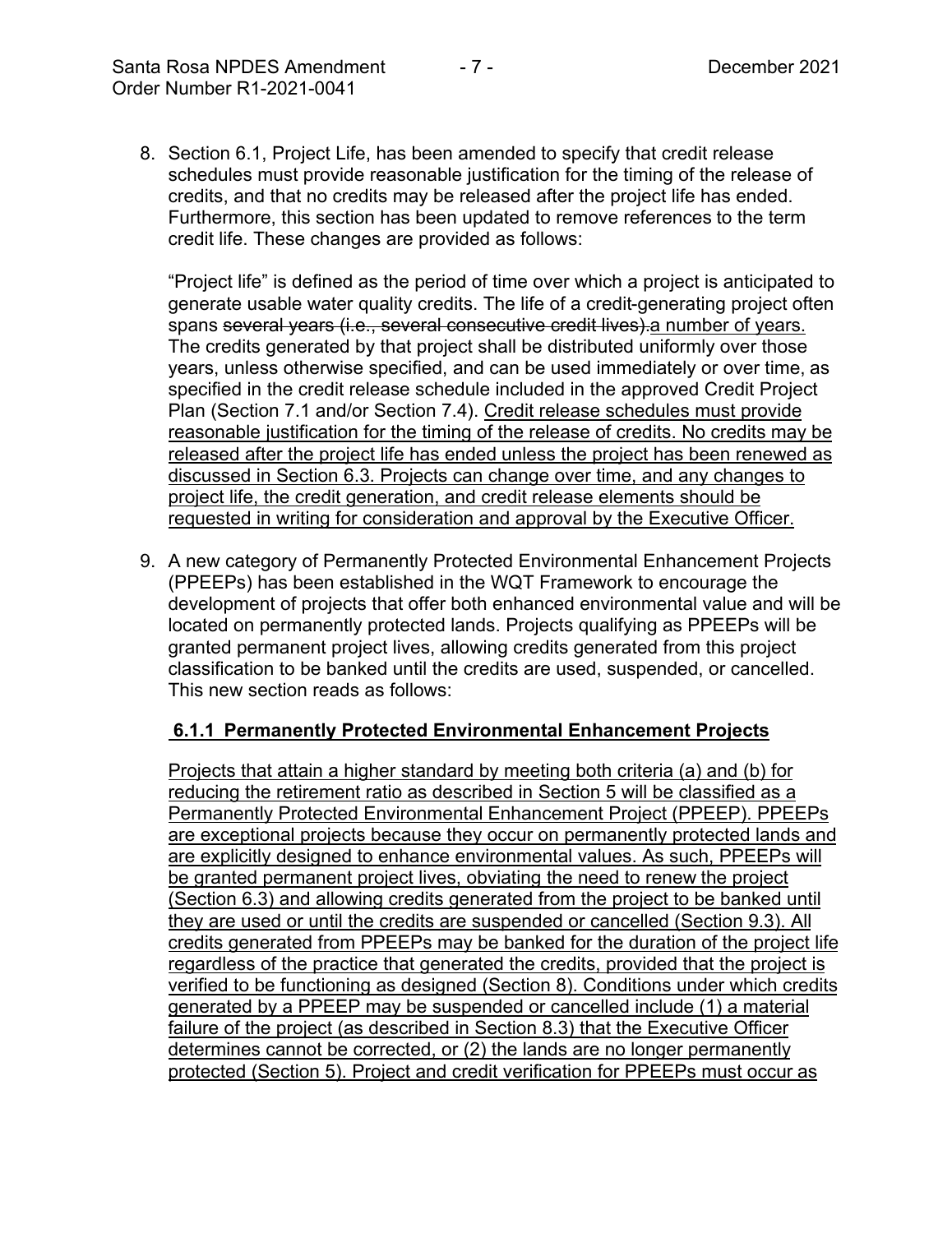identified in the prequalified practice and/or in approved Credit Project Plan documents for credits to continue to be generated and/or be banked.

10.Language clarifying that credits are considered active until used, retired, suspended, or cancelled has been added to Section 6.2, Banking Credits for Later Use, as follows:

All certified credits are considered active until used, retired, or suspended or cancelled per section 9.3. A banked credit is an active credit that has not been used, retired, or suspended or cancelled.

11.Table 6.1 has been added to Section 6.2 the WQT Framework to summarize the relationship between the presence of applied retirement ratio criteria and a project's credit banking period, as follows:

Table 6.1 summarizes how credit banking and project renewal are linked to the retirement ratio.

| <b>Project Designed to</b><br><b>Enhance Environmental</b><br><b>Values</b> | <b>Project on</b><br><b>Permanently</b><br><b>Protected Lands</b> | <b>Credit Banking Period</b>                           |
|-----------------------------------------------------------------------------|-------------------------------------------------------------------|--------------------------------------------------------|
| $\underline{\mathsf{No}}$                                                   | <u>No</u>                                                         | Not less than 3 years                                  |
| Yes                                                                         | No                                                                | Duration of project life, and<br>not less than 3 years |
| No                                                                          | Yes                                                               | Duration of project life, and<br>not less than 3 years |
| Yes                                                                         | Yes                                                               | Duration of project life<br>(indefinite)               |

**Table 6.1. Summary of the criteria associated with different banking periods.**

12.Language clarifying that credits generated before a project is renewed can be banked for the renewed project's life only if the project has received a reduced retirement ratio has been added to Section 6.3, Project Expiration and Renewal, as follows:

Under this WQT Framework, once a credit-generating project reaches the end of its specified project life, it shall be considered expired and no longer able to generate credits. However, where such a project continues to function, is properly maintained, and meets all eligibility criteria and Framework requirements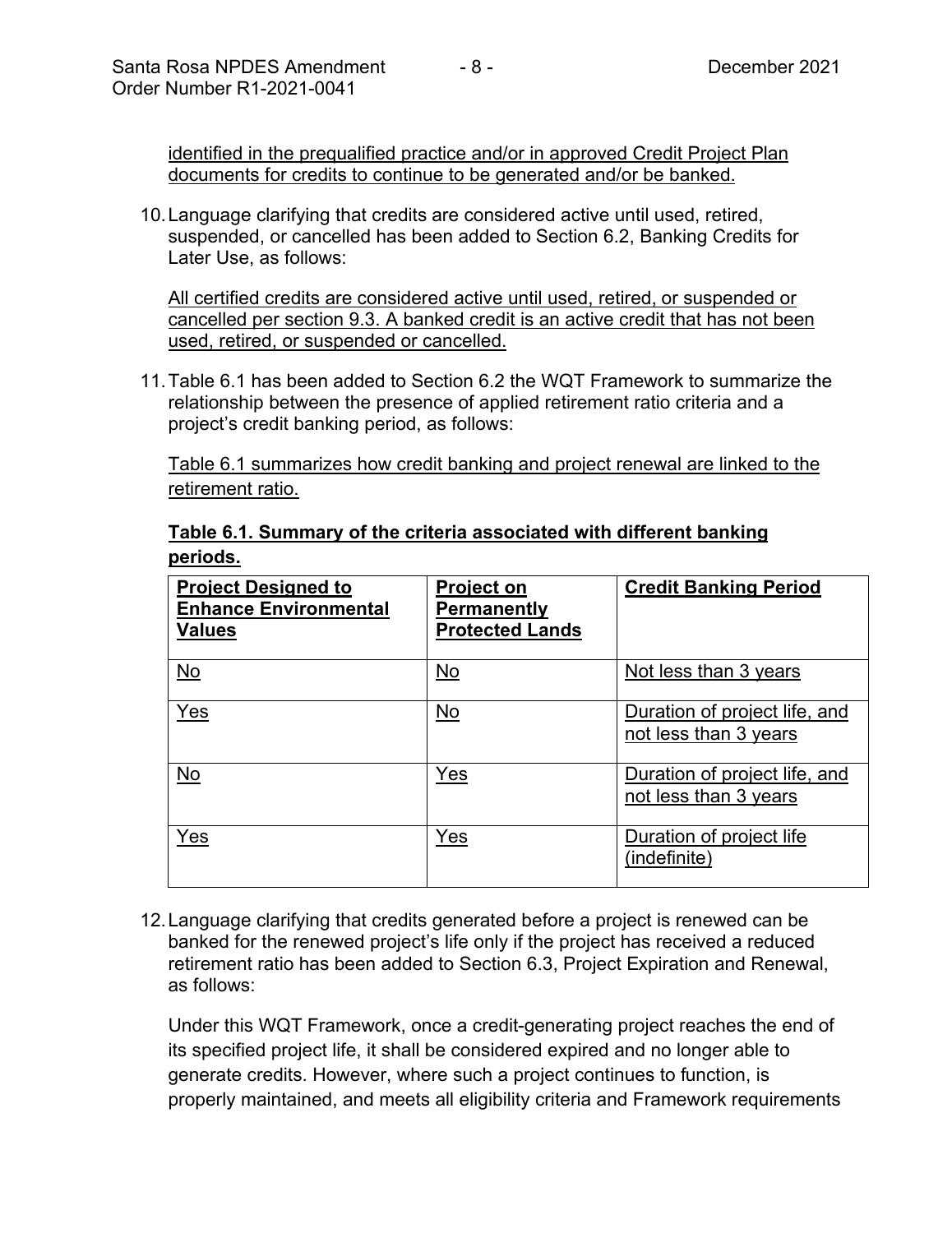that are in effect at the time, it may be renewed and allowed to generate additional credits. Credits generated before a project is renewed can be banked for the renewed project's life only if the project received a reduced retirement ratio. The process for renewing an expired project shall be the same as the process for approving a new project (Section 7.2 or Section 7.4).

13.A new requirement that third-party verification must confirm that the basis for a retirement ratio reduction is still present when a project has received a retirement ratio reduction has been added to Section 8.3. Furthermore, this language specifies that if the basis for the retirement ratio reduction is no longer present, this finding will result in the declaration of a material failure for that project. The provided addition is included as follows:

If a project has received a reduction in the retirement ratio as described in Section 5, because the environmental enhancements and/or permanent protection of the land are the basis of the reduced retirement ratio, the third-party verification must confirm that (1) the land continues to be protected, and/or (2) environmental values are being enhanced by the project as described in the Credit Project Plan. If the third-party verification finds that the basis for a reduced retirement ratio is not present, this finding will result in 1) the declaration of a material failure to meet approved practice standards or other requirements of an approved Credit Project Plan and 2) the initiation of the process described in Section 8.3.1.

14.Section 8.3.1 has clarified the process that a Permittee must complete to address a material failure to meet approved practice standards or other requirements of the approved Credit Project Plan. Furthermore, the available options to address a credit deficit resulting from suspended or cancelled credits that have already been used has been updated. The changes to this section are as follows:

Upon such notification, the seller (or responsible party) will have 60 days to submit to Regional Water Board staff a plan for remedy, Project Remedy Workplan for consideration and approval by the Executive Officer. In addition to any other relevant information, the Project Remedy Workplan must include including recommended performance benchmarks, the conditions under which Regional Water Board staff should consider suspending or cancelling any credits that have already been certified<sup>11</sup> (Section 9.1), proposed corrective actions and associated time schedule, and/or recommendations for adaptive project management, including but not limited to any possible changes to the retirement ratio and credit release schedule. The Project Remedy Workplan for remedy will also describe whetherhow any deficit resulting from suspended or cancelled credits has occurred. that have already been used but are subsequently suspended or cancelled will be addressed by eitherSuch credit deficits may be remediated by: 1) correcting the material failure to meet approved practice standards or other requirements of an the originally approved Credit Project Plan;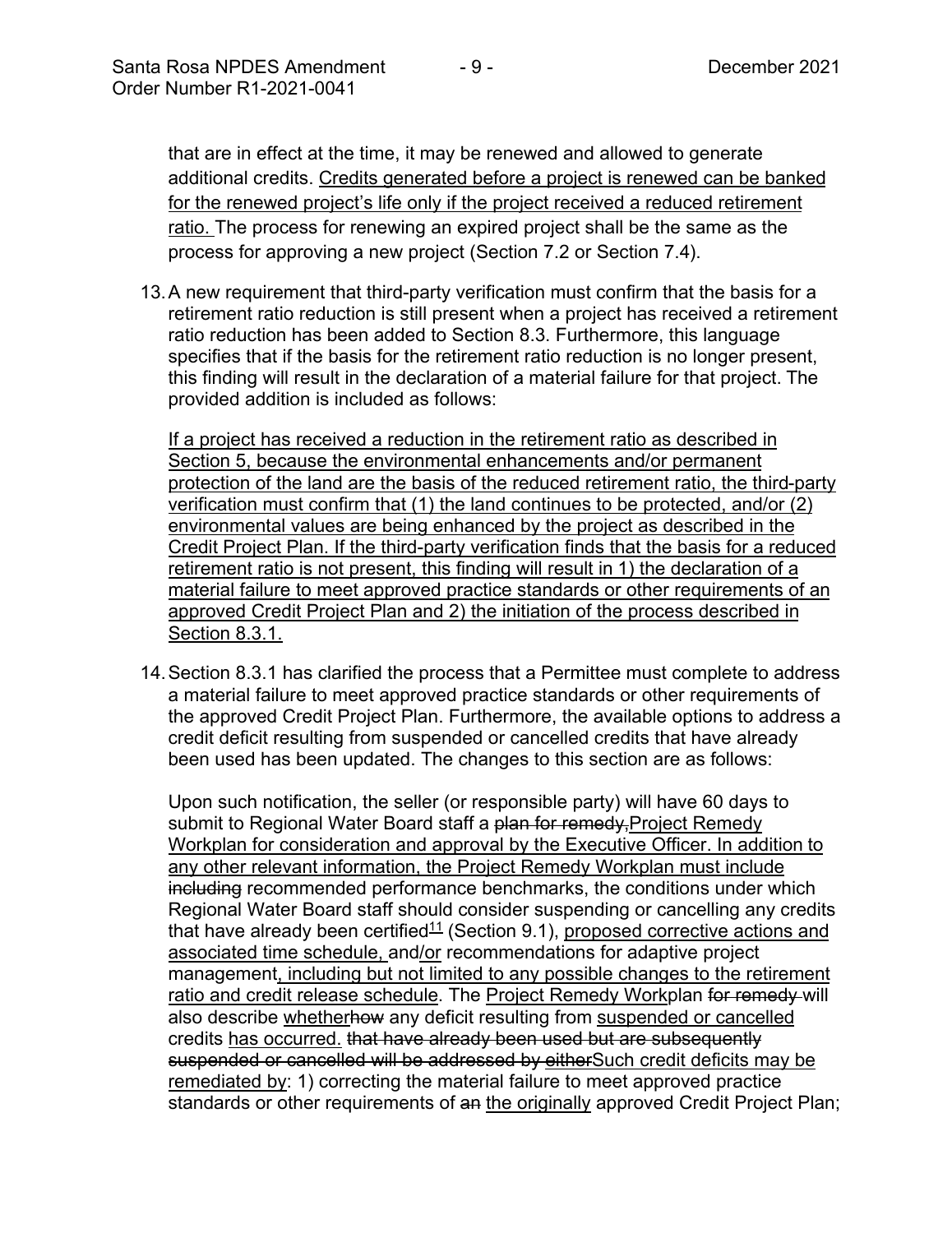or 2) identifying alternative active credits to be used; or 3) if the credit deficit cannot be resolved using 1) or 2), then the Project Remedy Workplan must identify a future project that will generate sufficient credits to resolve the deficit. implementing a new credit generating project to address the deficit. Regional Water Board staff will make such approved Credit Project Workplans available on the Regional Water Board's website. Upon completion of the tasks identified in the approved Project Remedy Workplan, the responsible party will submit an updated initial project verification report as described in Section 8.2.2.

In all cases, the Regional Water Board Executive Officer has the authority to determine whether a verification report accurately reflects the credits generated, and may certify, suspend or cancel credits as described in Section 9 below, or request additional information as necessary to verify that a project is implemented in accordance with its approved Credit Project Plan.

15.Footnote 11 has been added to the WQT Framework to identify that the suspension or cancellation of previously generated credits is dependent on the timing and basis of a material failure. This footnote reads as follows:

<sup>11</sup> Previously generated/certified credits may be suspended or cancelled based on the timing and basis for the material failure.

16.Section 9.1, Credit Certification, has been modified to allow credits awaiting certification to be identified for use within the current discharge season if the associated credit verification report has been submitted, as follows:

Credits awaiting certification may be identified for use within the current discharge season to fulfill compliance with the Phosphorus effluent limitation if the associated verification report has been submitted. If the verification report is subsequently determined to be inaccurate or incomplete: 1) a corrected verification report will be submitted to Regional Water Board staff within 60 days and, 2) if necessary, alternative credits for substitution will be identified or the Permittee risks being out of compliance.

17.Footnote 12 has been added to the WQT Framework to identify that a credit certificate may apply to multiple credits. This footnote reads as follows:

<sup>12</sup> A Credit Certificate may apply to multiple credits. In such cases, the Credit Certificate shall provide the credit serial numbers of all the credits being certified. This may be done by listing the serial numbers individually or by expressing them as a continuous range, such as: 00001-01000.

18.The definition of "used" in Section 9.3, Changes in Credit Status has been updated to further explain that credits shall be banked per the approved Credit Project Plan if unused, as follows: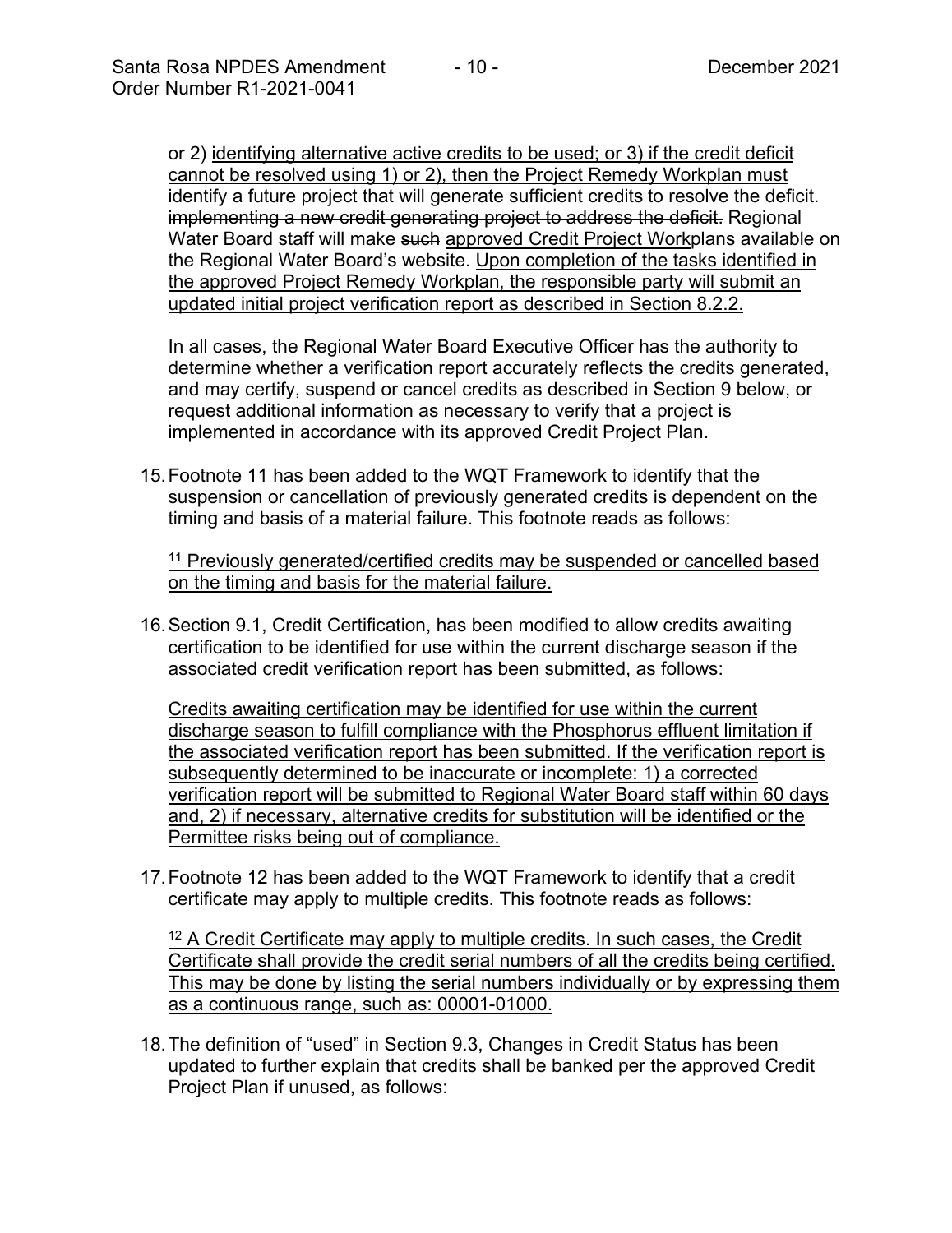Credits shall be considered used once they have been applied by an NPDES permittee to meet an effluent limitation. If unused, the credit(s) shall be banked per the approved Credit Project Plan and be considered active. The status of used credits shall be documented in annual compliance reports submitted to Regional Water Board staff as required in the user's NPDES permit.

19.Multiple sections of the WQT Framework have been updated to reference both Sections 7.1 and/or Section 7.4 where they inadvertently only referenced Section 7.1. These sections include Sections 3.2.1, 3.2.2, 8.2, 8.2.1, and 8.3. Furthermore, the WQT Framework has been corrected to read Phosphorus instead of phosphorus throughout the text.

## **Other Modifications**

1. Modify Fact Sheet Section IV.I.1 to include a summary of changes and reasoning for the WQT Framework modifications enacted under Amendment Order R1- 2021-0041. The additional summary of changes is as follows:

Furthermore, the WQTF as adopted by the Regional Water Board within Order No. R1-2020-0012 on August 20, 2020 has subsequently been modified per Amendment Order R1-2021-0041 as follows:

- a. To clarify that the WQT Framework within a NPDES Permit is the operative WQT Framework for compliance purposes, and not the Framework attached to Resolution R1-2018-0025 (Footnote 1 of the WQTF in Attachment I).
- b. To request that all documents submitted to the Regional Water Board pursuant to the WQTF comply with the most current online accessibility requirements of the Regional Water Board (section 1.3 of the WQTF in Attachment I).
- c. To clarify the geographic limitations, credit value, and available use periods for credits (section 2.3 of the WQTF in Attachment I).
- d. To clarify the "in time" requirement for credit use shall be satisfied when credits are used consistent with the credit banking provisions included in the WQTF (section 3.2.1 of the WQTF in Attachment I).
- e. To clarify the practice types that credit quantification methods must be included for (section 4 of the WQTF in Attachment I).
- f. To clarify that trading ratio reductions will be provided when creditgenerating projects meet the necessary criteria (section 5.1 of the WQTF in Attachment I).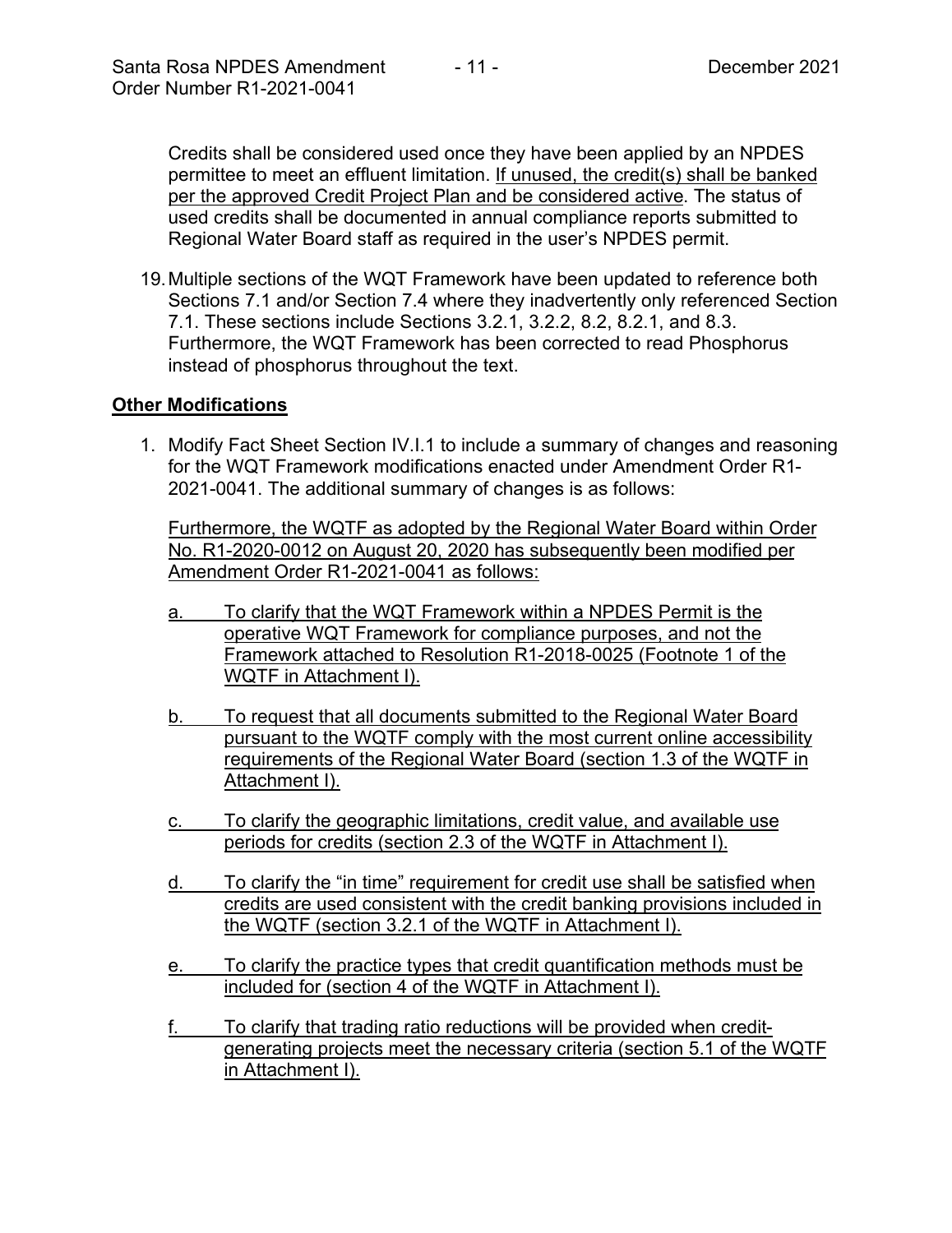- g. To clarify each trading ratio criteria type's base trading ratio, maximum ratio reduction, and applicable reduction criteria. (Table 5.1 of the WQTF in Attachment I).
- h. To reduce confusion in the WQTF, the term "credit life" has been removed. (previously included as section 6.1 from the WQTF)
- To clarify that credit release schedules must provide reasonable justification for the timing of the release of credits, and that no credits may be released after the project life has ended. (section 6.1 of the WQTF in Attachment I).
- To create a new category of Permanently Protected Environmental Enhancement Projects (PPEEPs) in the WQTF. (section 6.1.1 of the WQTF in Attachment I).
- k. To define the term "banked credit" and clarify that credits are active until used, retired, suspended, or cancelled. (section 6.2 of the WQTF in Attachment I).
- To clarify the relationship between the presence of applied retirement ratio criteria and a project's credit banking period. (Table 6.1 of the WQTF in Attachment I).
- m. To clarify that credits generated before a project is renewed can be banked for the renewed project's life only if the project has received a reduced retirement ratio. (section 6.3 of the WQTF in Attachment I).
- n. To require that third-party verification must confirm that the basis for a retirement ratio reduction is still present when a project has received a retirement ratio reduction. (section 8.3 of the WQTF in Attachment I)
- o. To clarify that a Project Remedy Workplan must be completed to address a material failure and to provide the available options to remediate a credit deficit resulting from suspended or cancelled credits. (section 8.3.1 of the WQTF in Attachment I)
- p. To clarify that suspended or cancelled credits will be dependent on the timing and basis of a material failure. (Footnote 11 of the WQTF in Attachment I)
- q. To allow credits awaiting certification to be identified for use within the current discharge season to fulfil the no net loading requirement for phosphorus. (section 9.1 of the WQTF in Attachment I)
- r. To clarify that a credit certificate may apply to multiple credits. (Footnote 12 of the WQTF in Attachment I).